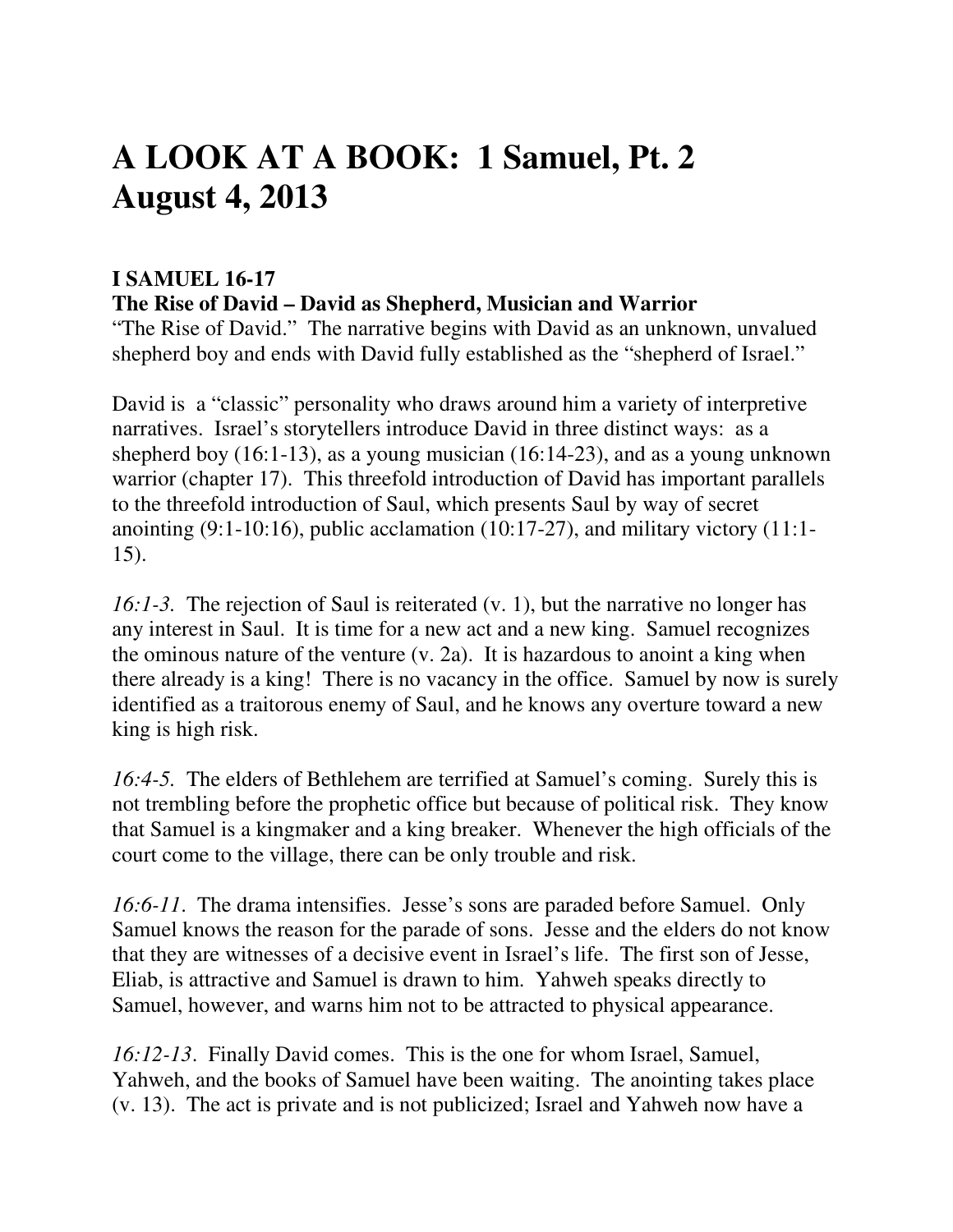new king. David receives the anointing passively and silently. Nothing is said by David or to David.

*16:19-23*. Saul invites David into his court. Saul unwittingly summons the very one who now possesses the spirit and will in the end displace him. David is not an intruder. He does not force his way in but comes by royal invitation. "Saul loved him greatly" (v. 21). David is irresistible. Saul might have feared or resented David if he had known the end of the story. He knows only what he sees in David, however. "Saul was refreshed." Saul's desperate concern was how to have the spirit of life available, rather than the evil spirit. The narrative makes clear that David makes the spirit of life available to Saul. Saul has life only because David mediates it to him. David is a life-giver, even to Saul.

## **I SAMUEL 16:14-17:58 David as Warrior**

## **I Samuel 16:14-23**

Saul is indeed a disturbed man, and the disturbance has to do with alienation rooted in a theological disorder. The disorder must be seen, however, as both theological and psychological in order to understand the powerful ministration of David, who is Yahweh's antidote for every ailment in Israel.

*16:14-18.* Saul's problem is the visitation of an evil spirit (v. 15); the solution is healing music (v. 16). The problem is with Saul; the solution will be carried by David. It may trouble our positivistic minds that the disorder of Saul is attributed to an evil spirit, and it may trouble us more that the evil spirit is credited to God. This narrative simply assumes that the world is ordered by the direct sovereign rule of God. All the spirits that beset human persons are dispatched from this single source (cf. I Kings 22:19-23).

Yet, lingering not too far below the story line of Saul's illness, the David story line already begins to assert itself.

Moreover, Saul invites David into his court. Saul unwittingly summons the very one who now possesses the spirit and will in the end displace him. David is not an intruder. He does not force his way in but comes by royal invitation.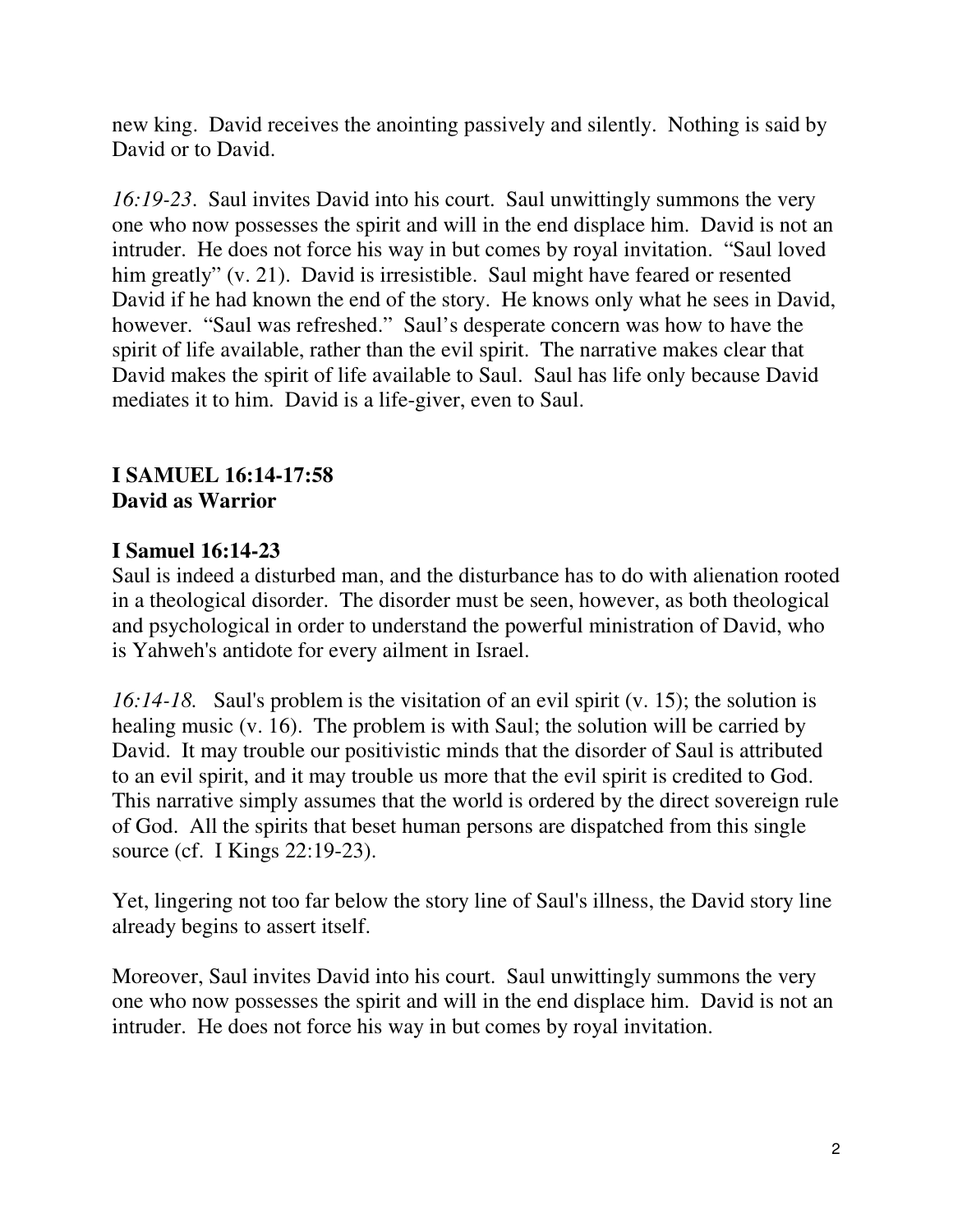## **I Samuel 17:1-58**

We are now at David's third point of entry into Israel's narrative. Already he has been secretly anointed (16:1-13), and privately received by Saul (16:19-23). This story of David in chapter 17 is the best known of the David stories.

*17:1-3.* The Philistines still remain a threat to Israel. Saul's mandate is precisely to cope with the Philistines, and it is the one thing he is unable to do. These verses simply set the stage for the contrast to come, a contrast between the helpless Saul and the triumphant David.

*17:4-11.* Goliath is indeed a very large man whose physical appearance sends shock waves through Israel. Israel should have learned by observing Saul not to be excessively impressed or intimidated by height, for Saul's height in fact meant very little (cf. 10:23). Indeed, Yahweh had learned, as Israel had not, that appearance does not really count (16:7). In the moment of danger, Israel is inordinately and inappropriately intimidated by "the giant."

*17:12-30.* The narrative advances the contest another step. In the face of this awesome bully, armed to the teeth, comes David. He comes unobtrusively, the eighth son of a remote family. The family of Jesse is loyal to Saul's cause, having already placed three sons "in the service" (v. 13). The ones already given do not include David. He is too young to fight in battle. At home he is still tending sheep. David's menial task at home is matched by his menial task with the troops. He has the responsibility of carrying food and supplies (vv. 17-18). This is a people's militia; the army depends on the participation of all supporters, even the young ones. David has more than passing interest in the Philistine boaster. He is tantalized by the notion that whoever kills the Philistine will be honored in Israel (vv. 24-27). The others are too frightened and can neither think nor speak. David, by contrast, is not frightened. He is able to ask an innocent, embarrassing question: How dare the Philistine defy the armies of the living God? (v. 26). Israel does not yet seem ready to receive what David has to say and to offer, however. David is rebuked by his older brother Eliab (vv. 28-30) and is generally ignored and disregarded. His treatment by his brothers and their resentment of him is parallel to that of Joseph by his brothers (Gen. 39).

*17:41-47.* Finally, after forty verses, the protagonists meet. The storyteller has made us wait as long as possible for the confrontation. The wait has permitted the dramatic suspense to build. The contrast between the two sides could not be more complete. The Philistine sees David and disdains him, for he is young and goodlooking (cf. 16:12). David is too handsome to be a hardened warrior. David looks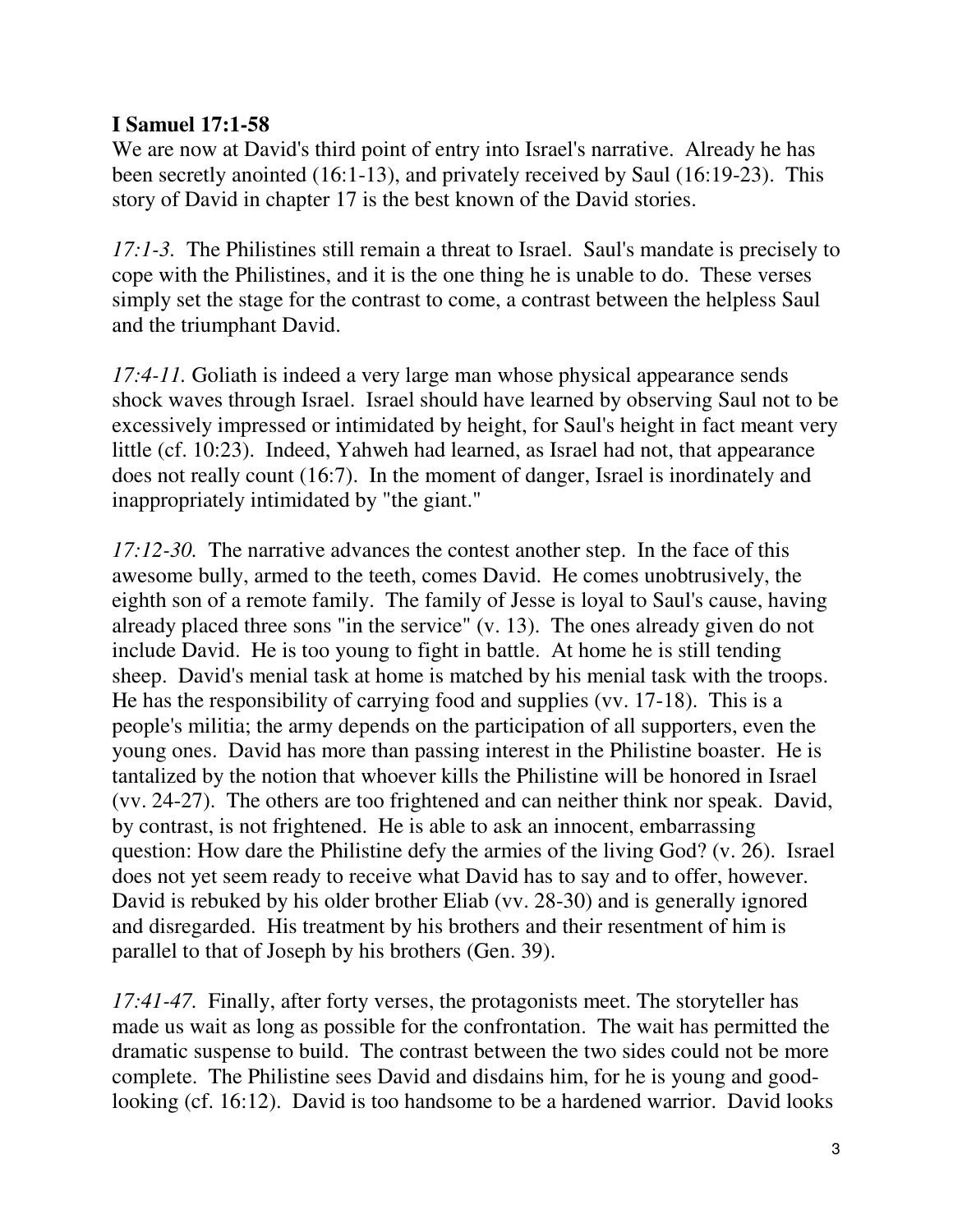like an innocent, inexperienced schoolboy. David is undaunted by the bombast of the Philistine. At the outset David states the contrast between the Philistine and himself as clearly and sharply as he can. The Philistine has sword, spear, and javelin -- conventional arms. David has none of these. He has the powerful name of Yahweh of the troops, however, the God of the ranks of Israel. The purpose of David's victory is not simply to save Israel or to defeat the Philistines. The purpose is the glorification of Yahweh in the eyes of the world. The intent of the encounter is to make clear yet again that Yahweh "saves" not with the conventions of human warfare but in Yahweh's own inscrutable ways.

#### **I SAMUEL 18-19 David in Saul's Court**

*18:1-5.* At this first meeting, Jonathan and David are immediately bound together, life to life.

*18:6-16.* The two have different roles – Saul as the commander, David as the warrior. The triumph belongs to both of them. There is no reason to imagine tension or competition between them. As happens on such a public occasion, a new celebrative song emerges saluting both Saul and David (v. 7). It is probable that the song, which was about "thousands" and "ten thousands," simply used two words meaning "many." It is likely that the song intends to celebrate Saul and David equally for an equal achievement. Saul, however, hears the song through his jealousy, because David is celebrated either as his equal or as his superior (v. 8).

*18:17-19*. The proposed marriage is only a pretext to send David more heroically and more dangerously into battle, perhaps to be killed by the Philistines (v. 17). David does not question Saul's motivation but humbly denies his qualification for such a high marriage (v. 18). The curious turn of the narrative, however, is that the marriage offered without explanation is also withdrawn without explanation. The offer and withdrawal perhaps reflect Saul's instability and his inability to think clearly or plan coherently in his rage. It is worth noting that the strategy of the marriage sounds strangely anticipatory of David's successful disposal of Uriah (II Samuel 11:4-17).

*18:20-30.* Saul's plan to destroy David by his Philistine stratagem has failed, and Saul has left himself even more vulnerable. David is now his son-in-law, with visible entitlement to power, ensconced in the royal establishment. David's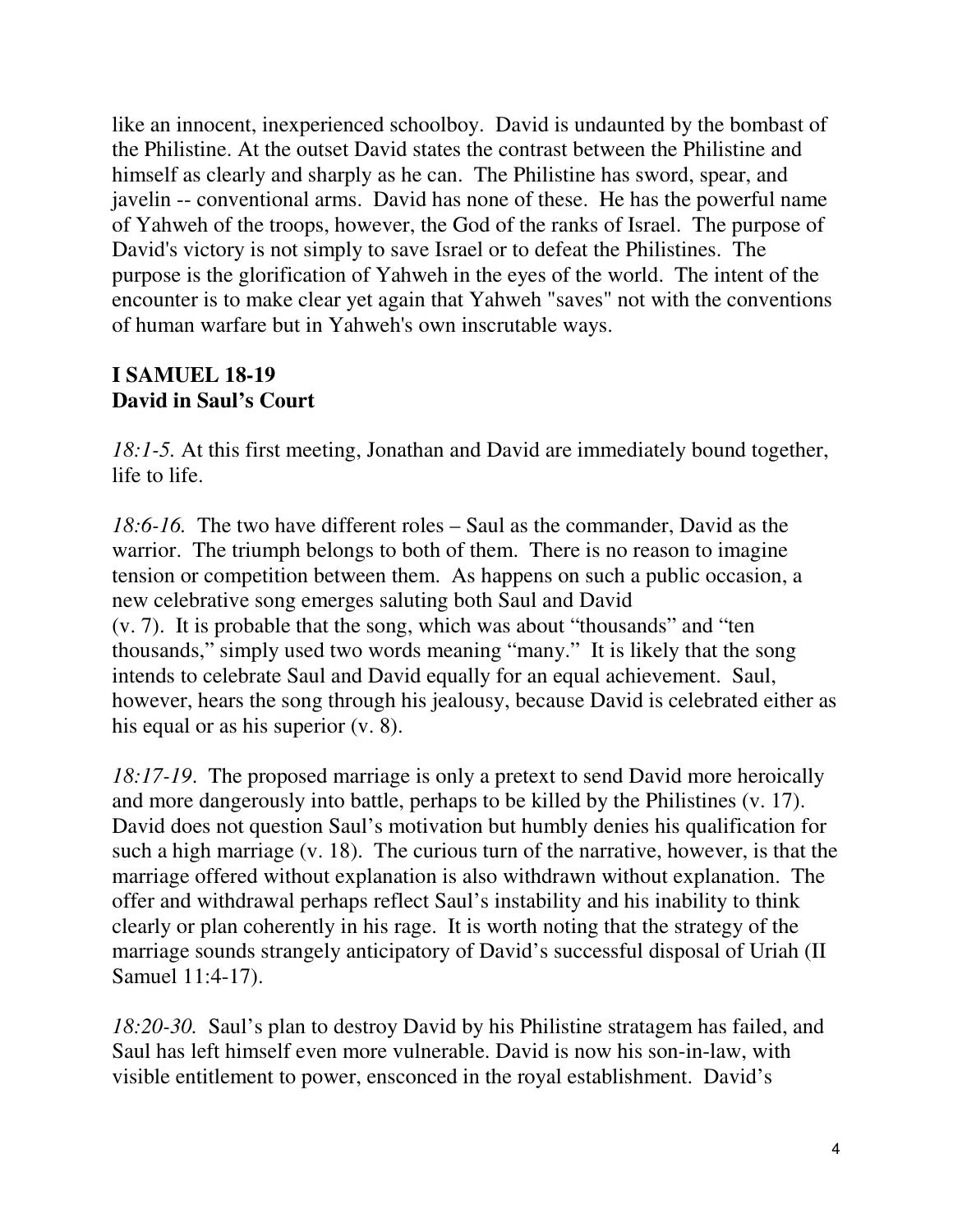entitlement goes hand in hand with popular acclaim (v. 15) and with the commitment of Jonathan to David (vv. 1-3).

## **I Samuel 19:1-24**

*19:1-7.* Jonathan becomes David's powerful advocate in the face of Saul (vv. 4-5). Jonathan makes a case to his father that David has not only been bold and courageous but has acted in loyalty to Saul.

*19:8-10*. The bearer of God's future is now a hunted man, sought by the king. David is thus far in the narrative completely passive. He takes no initiatives, nor are we told of his responses to Saul. The narrative simply gives room for the venom of Saul to have its full, self-destructive play.

*19:11-17*. The stories of verses 1-6 and 11-17 both begin with Saul's bold resolve to kill David. In verse 1, Saul's resolve is disrupted by the phrase "But Jonathan." In verse 11, it is disrupted by the phrase "But Michal." Saul's immediate problem is the powerful intervention of his own children, first his son and then his daughter, who thwart him. In verse 15, Saul is so desperate, so frightened, and so angry that he is prepared to kill a sick man while he has his chance.

# *19:18-24*.

There is surprisingly little about David in this chapter, except to note that he has powerful friends (Jonathan, Michal, Samuel), that he is very "lucky," and that he is prospering. David still remains in the background, responsive but not yet proactive. Most attention in this chapter is focused on Saul. Indeed, before our very eyes, the narrator diminishes, depreciates, and finally destroys Saul, episode by episode. All that is left, when the narrator completes the dismantling, is an empty shell of hate, no longer a king. Saul is portrayed as finished with power, legitimacy, and authority long before his death.

## **I SAMUEL 20-21 David in Saul's Court**

We have already seen that Jonathan "loved" David, that he had already dramatically ceded his claim to power over to David (18:4), and that he sided with David against his father. David's posture is consistently and necessarily one of flight. The two themes of Jonathan's love for David and David's fear of Saul both witness to the hidden resolve of Yahweh that Saul should decrease and David should increase.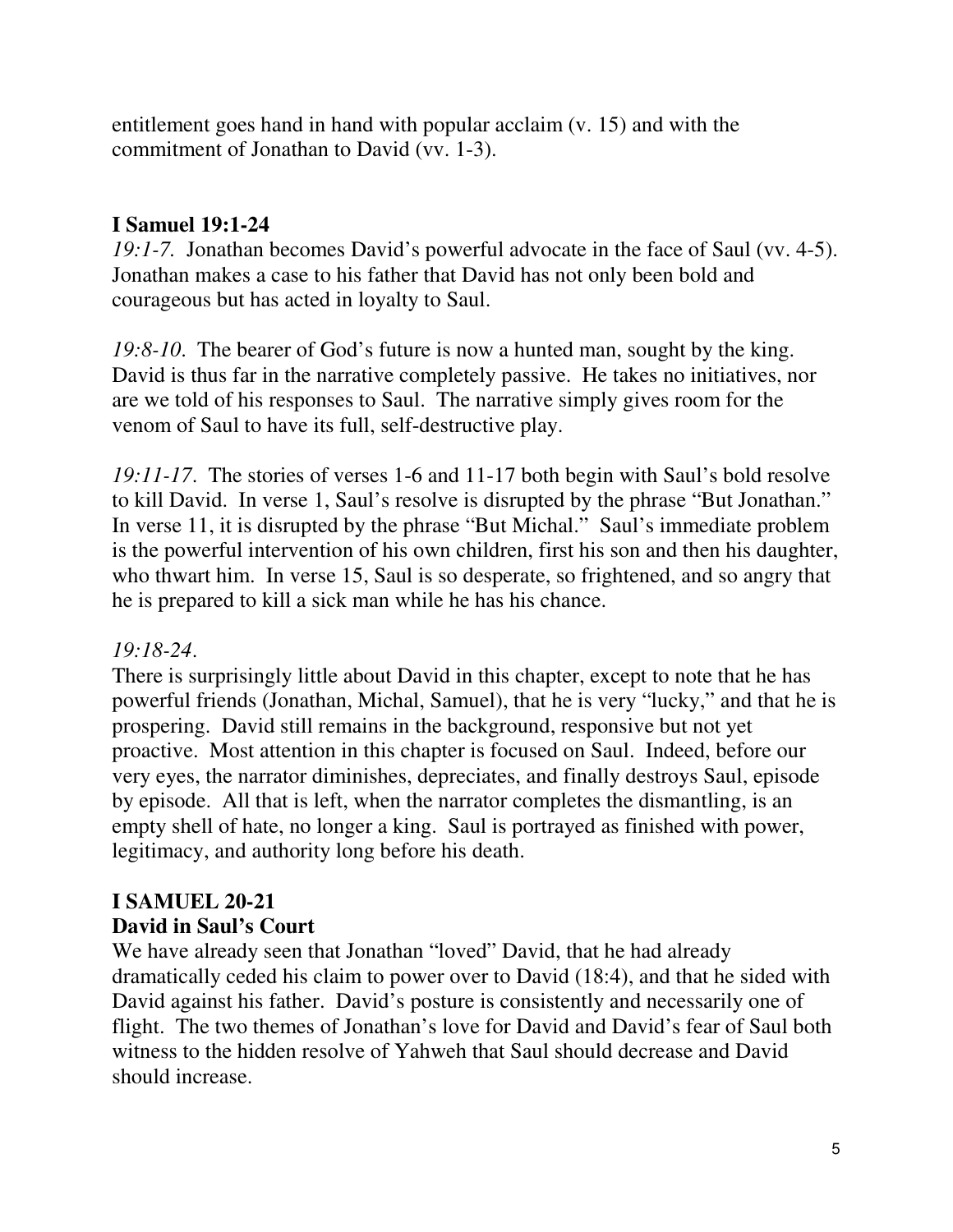*20:1-11.* In verse 1 David places his case before Jonathan, asking what his guilt is that Saul should seek to kill him. In verse 8 David asserts that if he is guilty, he would rather die at the hand of Jonathan. Both times Jonathan answers "Far from it" or, better, "God forbid" (vv. 2, 9). In both cases David posses the hypothetical possibility of his being guilty, and each time Jonathan rejects those categories of analysis. Jonathan will not entertain the notion that David might be guilty. Through the mouth of Jonathan, the narrative takes care to assert the complete innocence of David. David proposes a plan to find out Saul's intention for him (vv. 5-8). He proposes intentionally to miss a royal dinner, one at which he should be present. Saul will surely note his absence. Either Saul will gladly accept David's excuse of going to Bethlehem for a sacrifice or Saul will be angry and allow no excuse. David fears that Jonathan might be persuaded or intimidated by Saul to abandon his covenant oath to David. Jonathan reassures David that the ties of friendship and covenant in this case supersede family ties (v. 9).

*20:30-34.* Saul's rage is not first against David but against the closer target, Jonathan. To have his own son and heir join the charade against him is a profound humiliation. The rage is rage only a father can feel for a son, a son who could have received the whole future from the father but would have none of it. A father has a right to expect loyalty from his son, even if he can no longer have it from God. Jonathan, like Yahweh, has rejected Saul and chosen David. The terrible choosing and rejecting of Yahweh has now come very close to home in this beloved, beautiful son. The hurt is closer than the reality of God. It is as real as Saul's own son, who betrayed for the sake of this other loyalty. The narrative has us watch while all the power for life seeps away from Saul and rushes toward David.

*20:35-42*. Jonathan and David know yet again what they had known already: David is in deep danger and Saul is beyond reason. It is high narrative art to interest us so passionately in something we had already known. The arrow episode is extraneous, because as soon as it is over, Jonathan and David converse face to face (vv. 41-42). The tenseness of the narrative is for a moment resolved, because Saul is not present. The tenseness in the narrative is regularly generated by the presence of Saul. It is not only "me and you" but "my descendants and your descendants, forever" (v. 42). There is something final and awesome about these words. It is as though Jonathan now fully recognizes that the tide has turned.

## **I SAMUEL 21-22**

#### **David Flees the Court of Saul**

*21:1-9*. In his flight from Saul, David comes alone to the shrine of Nob, where he confronts the priest Ahimelech. David insists that he is on an urgent and secret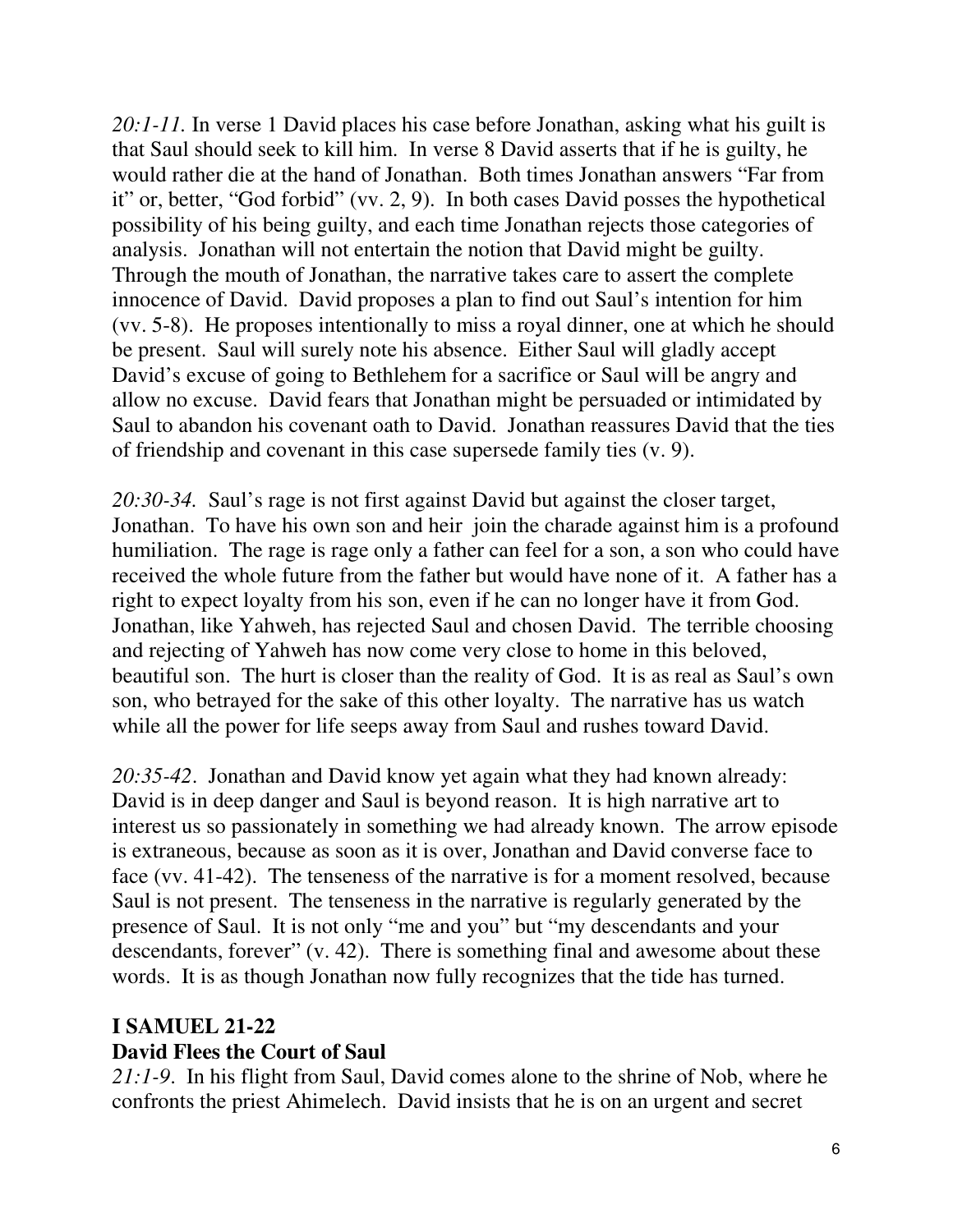mission for Saul. Running for his life, David and his entourage (which is not visible in this narrative) are hungry and desperately in need of food. The bread is "holy," and those who eat it must not be "profane": that is, ritually impure. Present, and overhearing the conversation, was an agent of Saul, Doeg the Edomite. Nothing is said about him. He is simply there. As we shall see, Doeg comes to play a crucial, ominous, ignoble role in the narrative. David needs not only bread but a spear (vv. 8-9). David's lack of a spear is sharply contrasted with Saul, who seems to have a spear at every turn and will not be caught without one. He takes it and departs. The entire confrontation reflects great haste, urgency, and danger. David may be headed for a throne, but here he is still an empty-handed fugitive.

*22:1-5.* What interests us here is the report that David became a powerful magnet, attracting all kinds of marginal people. There came to him all who were in distress, all who were in debt, all who were discontented with their life (v. 2). (This populace is not unlike that said to be attracted to Jesus, [Mark 1:32-34]). The Saul-David struggle thus may not be merely a dispute between themselves, but may also reflect tension between the haves and the have-nots.

*22:6-10.* We now resume the main story line we left at 21:9. Saul is taking counsel with his men. Unlike David (21:8), Saul as usual has a spear in his hand (v. 6). Saul's opening speech shows how disquieted and uneasy he is (vv. 7-8). Saul addresses the Benjaminites, his own people who have supported him longest and most faithfully. Saul comes from the tribe of Benjamin (9:1) and has his modest royal capital at Gibeah. The conventional picture of a united twelve tribes constituting Israel is inappropriate to the period of Saul. Saul's region of rule consisted only in the area he could manage and control.

*22:11-19.* Doeg's report feeds Saul's own suspicion. Saul summons Ahimelech, the priest of Nob (v. 11), who is properly deferential and no doubt terribly frightened (v. 12). Saul's rhetoric here is revealing. First, in characteristic fashion, Saul will not name the name of David. Second, "conspire" is the word Saul has just used with the Benjaminites. Saul has a fascination with the word, and it is found on his lips frequently. Third, Saul's words reiterate in detail Doeg's report (v. 13). Saul trusts Doeg's report in full, no doubt because its content is what he wants to hear. Saul accuses the priest on all three counts: giving food, giving sword, and inquiring of God. Ahimelech's self-defense is in fact a defense of David (vv. 14-15). For the priest to establish his own innocence before Saul, he must establish that of David, with whom he dealt. His own innocence depends on that of David. Ahimelech's defense of David is fourfold. David is known to be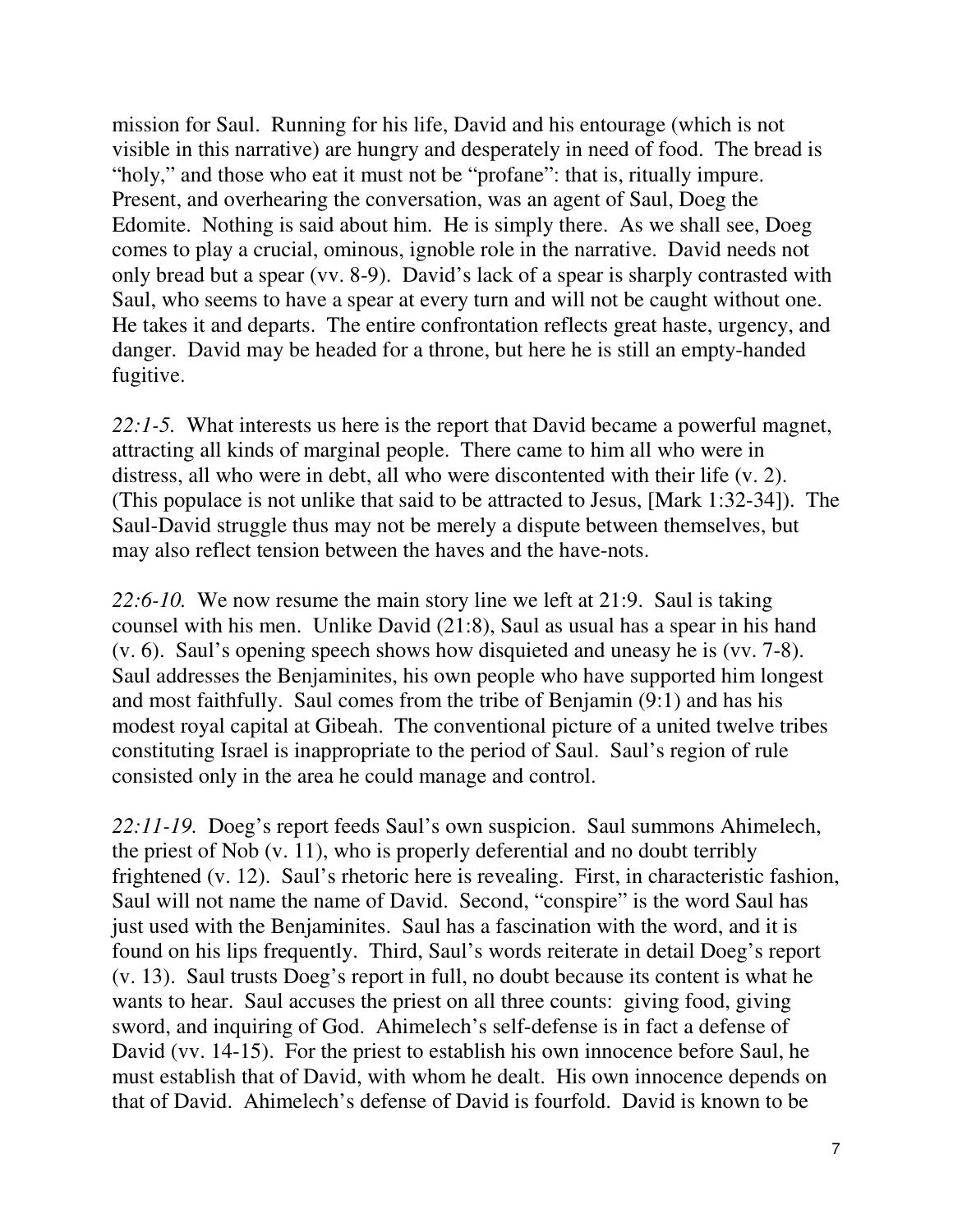reliable. He is the king's son-in-law. He holds high military rank. He is honored at court. Are these the marks of a conspirator?

# **I SAMUEL 23-24 Saul Pursues David**

It does not surprise us any longer that David must flee for his life*.* Nor does it surprise us that Saul will desperately pursue David in order to kill him Saul will pursue David to the edge of his realm, to the end of I Samuel, to the end of his own life. Indeed, Saul now has no other purpose than the elimination of David.

23:1-5. In the midst of his flight, David hears that the Philistines are plundering a Judean village, Keilah (v. 1). While David fears Saul greatly, he interrupts his flight in order to fight the Philistines, who are Israel's perennial threat. Pious man that he is, David will not do battle until he is led and assured by Yahweh (v. 2). He inquires and receives divine sanction. His men are still frightened, however. He is as effective against the Philistines as he has been from the beginning, and as Saul was in his best times. Success against the Philistines is surely a measure of divine legitimacy.

*23:6-14.* The battle with the Philistines must have been a welcome respite for David. Now he must return to the endless, seemingly unresolvable conflict with Saul. David is accompanied by Abiathar, the priest he saved (22:20-23). In this particular episode, however, neither the function of Abiathar not the danger of Saul is of primary interest. The narrator stresses the ready access David has to Yahweh. David and Yahweh talk as two good friends, in easy trust (vv. 10-12). In the midst of extreme danger, David is not portrayed as a man of action. Rather, in his extreme danger he prays (v. 10). The narrator tells us the meaning of this cat-andmouse game. The escape does not mean that David is faster or more clever than Saul. No, the escape is possible because Yahweh has intervened: "God did not give him into the hand of Saul" (v. 14). David's future is to be understood theologically. David's life can be portrayed only with reference to Yahweh. Yahweh has chosen and Yahweh has rejected. The various episodes in the conflict between David and Saul simply play out this overriding reality of Yahweh, which neither Saul nor David can change.

*24:1-7*. "Saul went in to relieve himself. Now David and his men were sitting in the innermost parts of the cave" (v. 3). Quickly both lead characters are located: Saul in vulnerability, David in the safety of hiding. When we last considered them together (23:26), Saul was the strong, aggressive one and David was the vulnerable fugitive. The initial action of David and his remorse in response to his action serve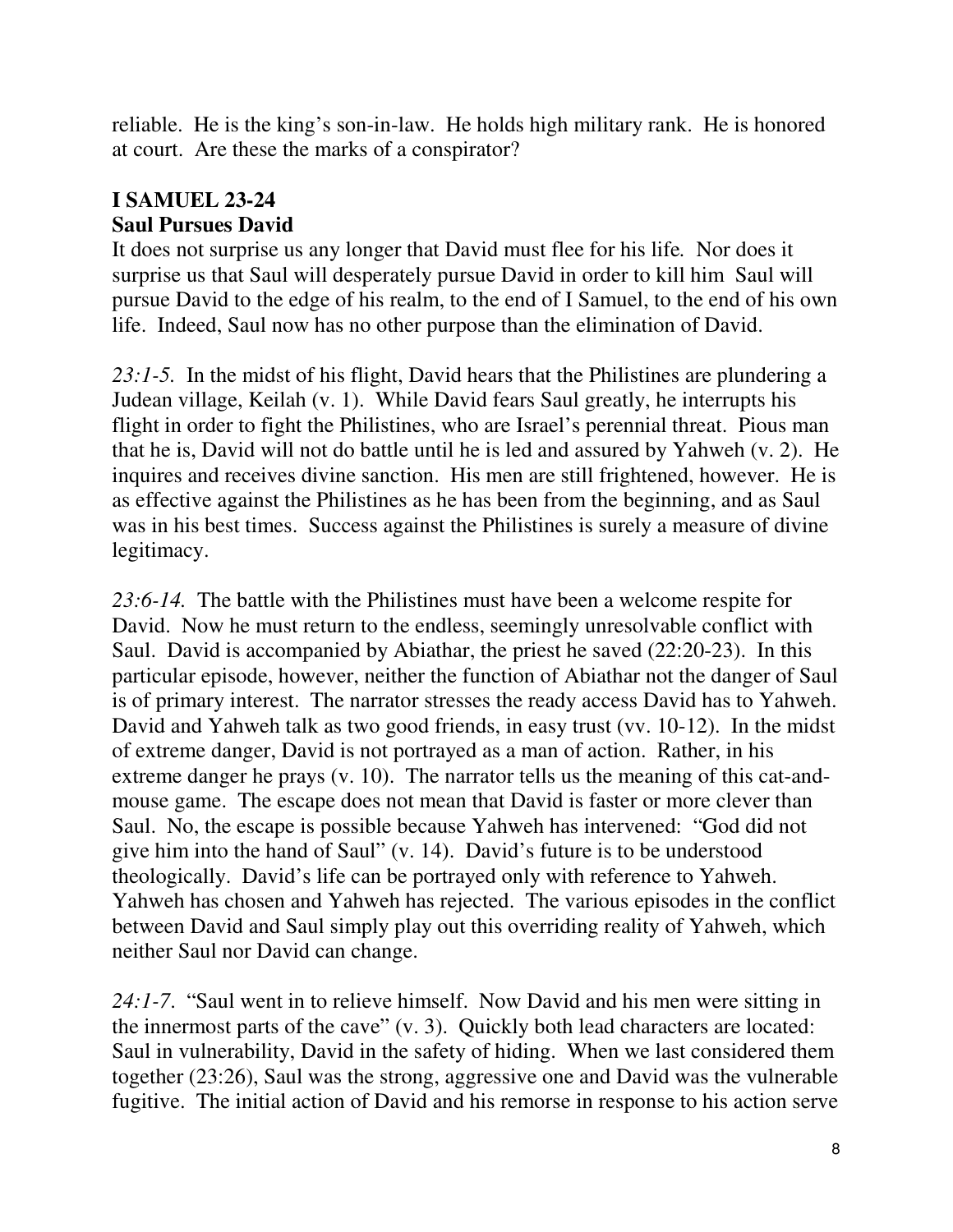three purposes. The men are "persuaded" by David's reasoning. David is positively pictured. Saul leaves the cave, indicating that he is safe and that the dramatic episode is now ended. We are prepared for the two speeches for which the scene in the cave is preparation.

*24:8-15.* David speaks first. David addresses Saul as king (v. 8). He is properly respectful and bows deeply, casting himself as the still obedient and dutiful servant of the king. The speech of David is masterfully constructed. David is technically correct in his plea and technically innocent. As each point in his case is taken separately, no piece of evidence can indict him. Taken in large perspective, however, Saul is not wrong in knowing there is a dark conspiracy against him and for David.

# **I SAMUEL 25**

After the brief reference to Samuel's death, this text relates the conflict between Nabal and David, in which Nabal's noble wife intercedes to prevent a violent conclusion. The unit is unique in that two of the main protagonists of 1 Samuel so far are not present. The narrator chooses this point in the story to announce Samuel's death, which removes permanently this spiritual giant for Israel. Saul is also absent. With literary subtlety, this narrative substitutes Nabal for Saul. His stance and demeanor toward David are the same as Saul's (25:10-11), and his sudden death prefigures Saul's death, after which David receives the spoils of both his adversaries.

# **Nabal Rejects David's Request (25:2-13).**

David now turns to the Desert of Maon, which was the scene of Saul's previous pursuit of David. Here we encounter for the first time Nabal, who is wealthy but boorish. His name in Hebrew means "foolish," which becomes an ironic part of the narrative (25:25). However, as rude and unsavory as Nabal is, his wife Abigail is "intelligent and beautiful" (25:3).

David's request for food and assistance takes on the appearance of a Mafia-style racket" promising protection (euphemistic for a promise not to harm Nabal) in return for payment. But David's delegation asks for no more than payment for protection they have voluntarily rendered earlier. Indeed, ancient Near Eastern customs of hospitality and Old Testament laws suggest that Nabal, who is more than able to provide such modest provisions, is under obligation to aid David.

Nabal's response brings a swift reaction. David's command "Put on your swords!" leaves no doubt about his intentions. Verse 13 contains the word "sword" three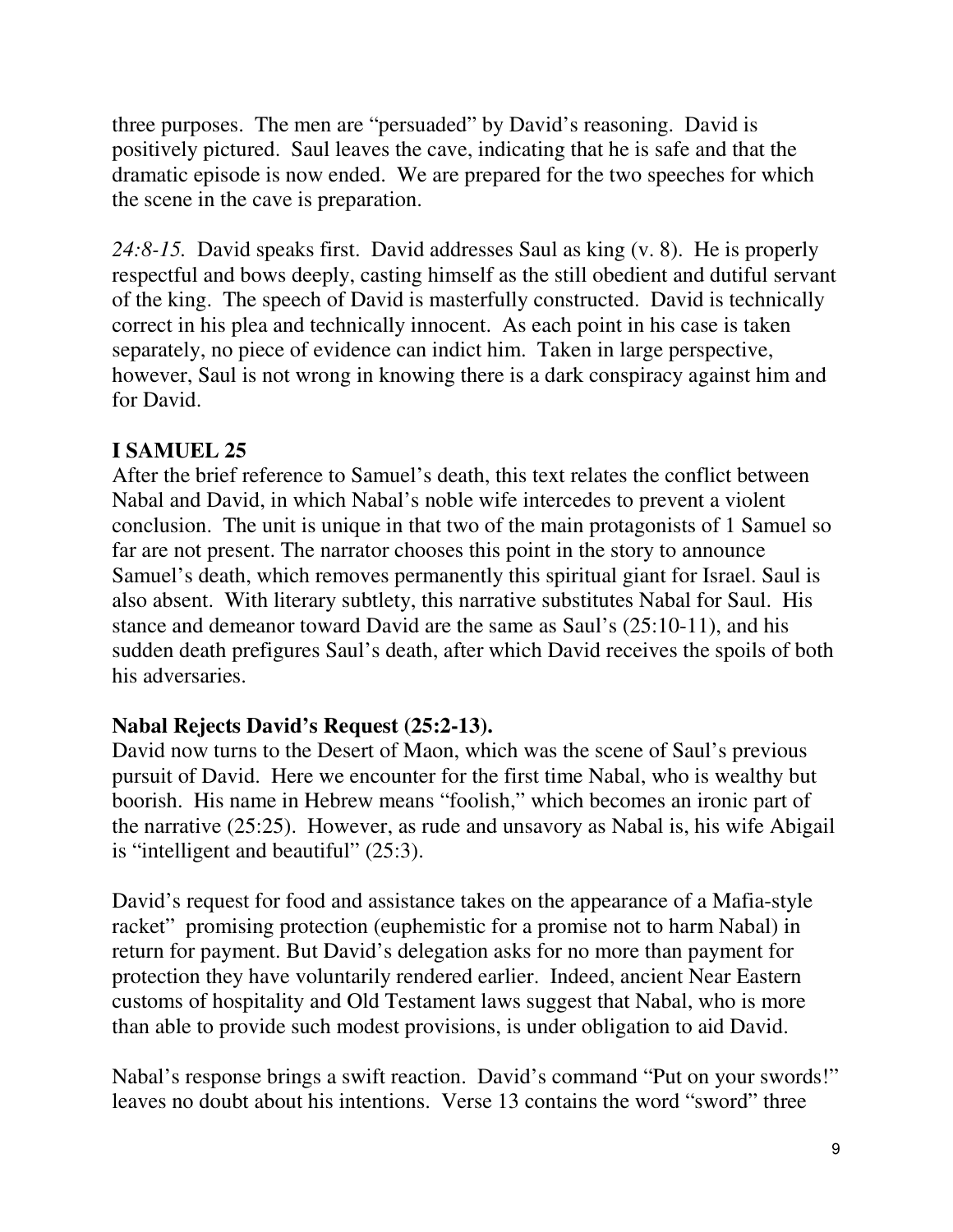times in the Hebrew, revealing a dependence on armed force we have not seen in David before.

#### **Abigail Intercedes (25:14-35).**

Nabal's servants feel it useless to try to reason with him directly ("He is such a wicked man that no one can talk to him"). Instead, one of them goes immediately to his remarkable wife, Abigail.

## **Nabal Dies and Abigail Becomes David's Wife (25:36-44).**

Not only does Nabal's death suddenly confirm David's actions, but it makes the way clear for this remarkable woman, Abigail, to become David's wife. Her wisdom and strong character make her a suitable partner for David, and she is in many respects his equal.

The political significance of his marriage should not be missed. David's exile from Saul's court means he has lost his power base in Gilbeah, where he was hailed as a military hero (18:6-7). Similarly, the loss of Saul's daughter Michael to another man gives David one less claim to royal lineage (25:44). His marriages to Abigail and Ahinoam give him ties to the Hebron and Jezreel areas, perhaps giving him a new power base among the inhabitants of Judah. Nabal has apparently been a prominent member of the leading clan of Hebron, and it is interesting that David first becomes king at Hebron (2 Samuel 2:1-4).

# **I Samuel 26:1-15**

Since chapter 16, the narrative has been shaped so that Saul and David are on a collision course. Saul is the entrenched king under threat. David is not a threat to Saul because of his own aggressive initiatives against Saul but because of the inscrutable workings of Yahweh, wrought through the odd turns of the narrative. For a long stretch of the narrative, Saul is the stalker seeking out David; David is the one stalked, who must always seek escape. Even at the threshold of this climactic episode, Saul and David are in their assigned roles. As this narrative begins, however, their roles are reversed. Abruptly and unexpectedly, Saul is the hunted one and David is the hunter. David, we know, is sure to succeed; however, we learn that he is unwilling to seize violently his unclaimed, unavoidable success.

The narrative tale recorded in chapter 24 is retold in chapter 26. At a surface reading, the two versions are parallel and in some sense the second is redundant. The story line is the same in the two tellings. David, by stealth, has sleeping Saul in his power. David can kill Saul but he refuses. David will not strike the life of "the Lord's anointed." In both cases, the narrative ends with an exchange of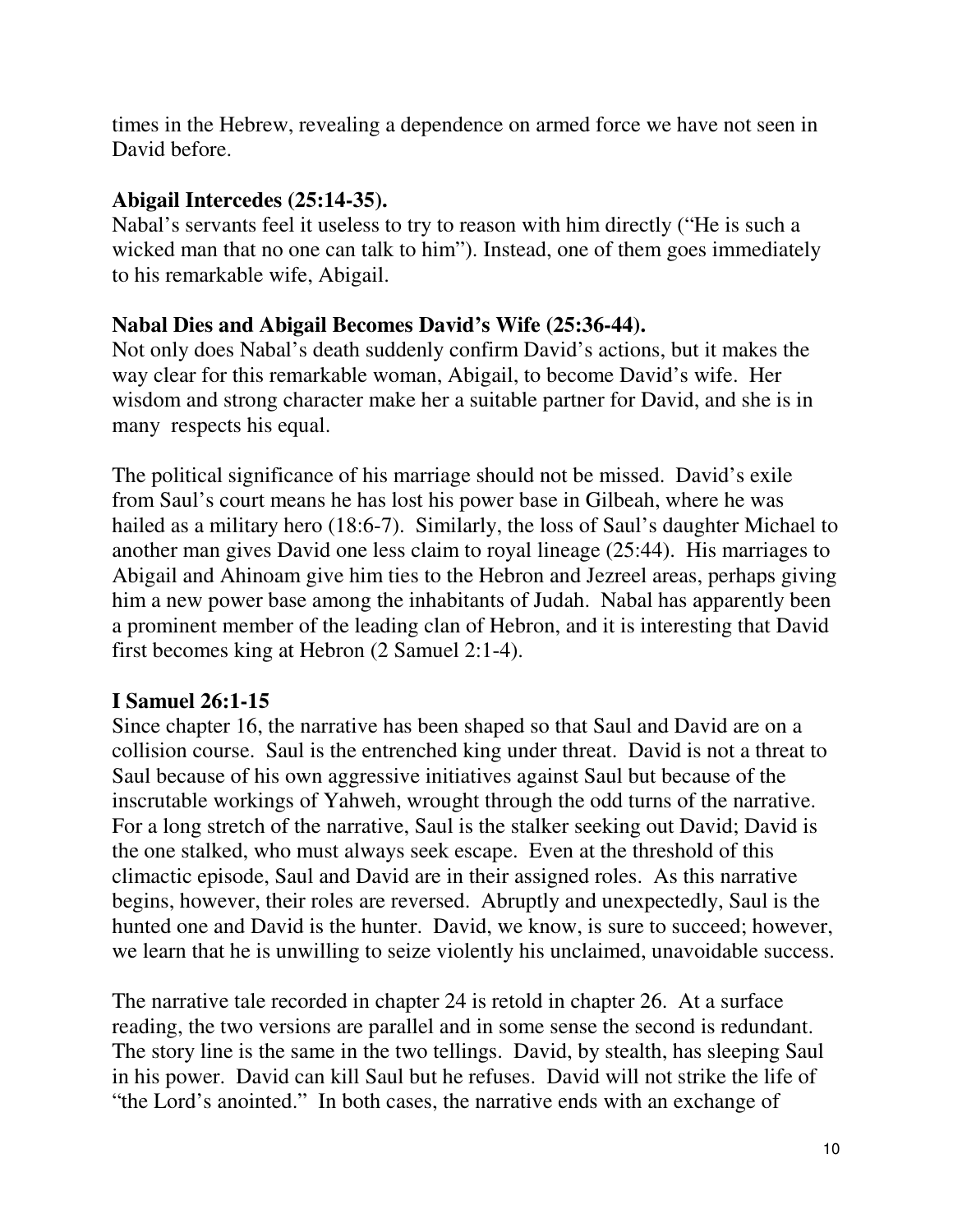speeches between the two. Saul is grateful and yields to David. David is noble, reticent, and confident. Both accounts show how the flow of the narrative, and of the historical process, is toward David's success and Saul's demise.

Chapter 26 is the last meeting and last exchange between the two heroes who have become deathly rivals. Saul will appear again only in the secret, disastrous meeting of 28:3-25 and in his own death scene (31:1-13).

## **I Samuel 27:1- 28:2**

This narrative shifts the scene abruptly. David is operating out of Philistine territory. David gambles for high stakes in his Philistine venture. He risks his political future in Israel by standing in solidarity with the feared and hated Philistines. David must be an endlessly inventive man to make such a gamble work. The narrative indicates that David is not only inventive but blessed with remarkable good fortune.

*27:1-4.* We are told it was in order to escape Saul that David moved his entire company into Philistine territory. David, like Saul, has made a career of fighting Philistines.

Achish imagines David has burned his bridges to Israel, has made himself an enemy of his people Israel, and thus has no alternative but to remain in Achish's service. This conclusion follows from data Achish has received. The data, however, is false, carefully selected for him by David. David's careful, dangerous game is working.

# **I Samuel 28**

# **Disturbing the Dead**

Higher stakes are introduced in these verses, and higher risks for David. The reader is forced to wait to see how the tension is resolved.

This is the story of a man who is dying from the inside out, with the outside still giving to the world an impression of vitality. The God whom Saul has sought to serve and trust is not available to him.

Even in death, Samuel dominates the narrative. Samuel painstakingly reviews the record. The record has not changed, and the verdict is not softened. In 28:16-19, the powerful name of Yahweh is spoken seven times in the speech. Saul falls to the ground prostrate, powerless, as good as dead.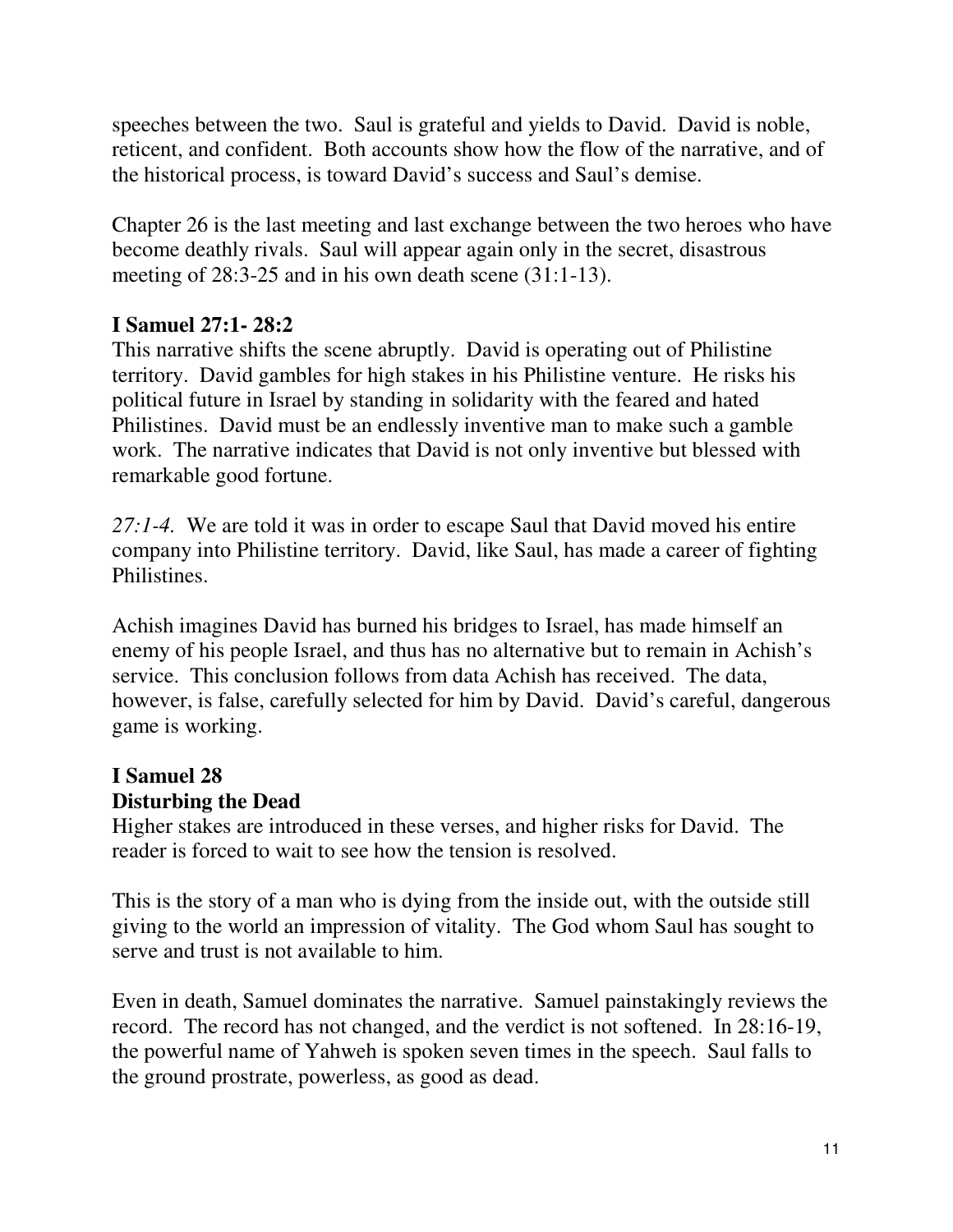## **I Samuel 29:1-11**

The narrative continues the account of David's precarious sojourn with the Philistines (cf. 28:1-28:2).

*29:1-5.* It is critical for the narrator's telling of the David story that David be extricated from the upcoming battle of the Philistines with the Israelites, for the future king cannot fight against his own people. The narrator needs to resolve the situation for David; David must be allowed to retain his presumed loyalty to Achish, his Philistine patron, who has trusted him and who fully believes in him. The narrative strategy for David's extrication from the dilemma is provided by the other "lords of the Philistines" (v. 2). David receives a clean bill of health from his patron. Achish risks his own reputation by giving security clearance to David: "I find no fault in him" (v. 3). The reality of the situation is in tension with the reality assumed in the plea of Achish. Against the naiveté of Achish, the lords are aware of David's continuing loyalty to "his lord," who is Saul. It is ironic that only Achish, most loyal to David, is the one deceived. Neither the Philistine lords nor we are taken in by David's ruse. Saul and David are linked in the Philistine perception in common military exploits.

## **I Samuel 30:1-31**

The conclusion of the story of David's sojourn in Ziklag takes a curious turn. David stays there while the Philistines fight Saul. When David comes back to Ziklag he has to cope neither with Saul nor with the Philistines, who are off fighting each other. Instead, David must deal yet again with the Amalekites.

*30:1-6.* Upon return to Ziklag, David finds a burned city. The Amalekites have taken the women and children and burned everything else. Oddly, and fortunately, they have killed no one, but they have worked great destruction. But David has even greater cause for alarm. In addition to his personal loss, his public role as leader is in jeopardy (v. 6). He is held accountable by his men for this loss, presumably because he left the city vulnerable by not taking precautions to secure it in his absence. The people murmur against David as they did against Moses. Indeed, they propose to kill David (v. 6).

*30:7-10.* These verses narrate the precise way in which David strengthened himself in Yahweh. David inquires of the Lord by means of Abiathar and the ephod. What is central is David's open and trusting communication with Yahweh. The answer from Yahweh consists in two infinitive absolutes: "You shall surely overtake them. You shall surely save" (v. 8). David will recover the lost people, including his own wives.